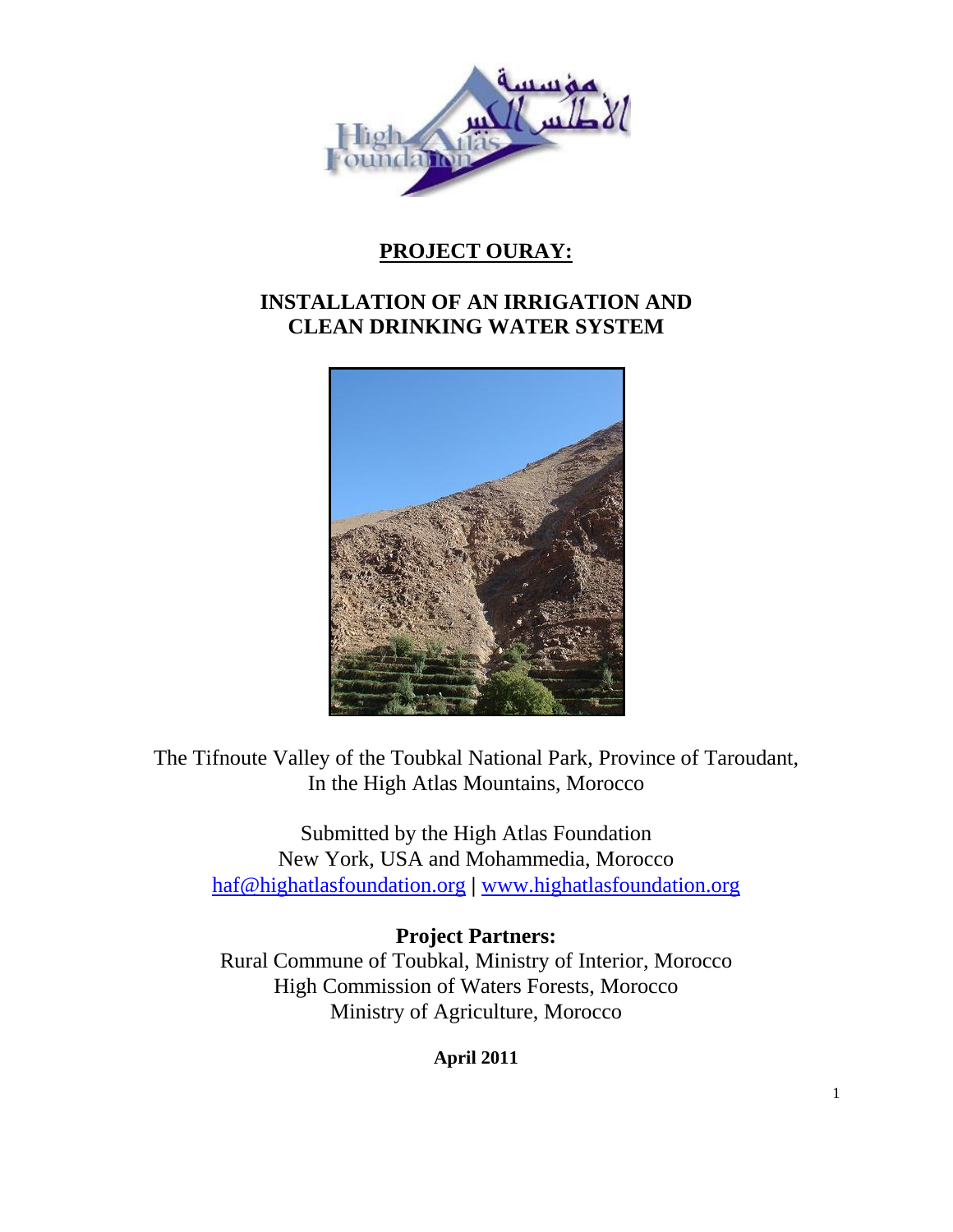# **Project Description:**

This project kindly seeks \$175,000 to construct a 7 kilometer irrigation delivery system and new agricultural terraces upon which 10,000 cherry and walnut trees will be pressure/drip irrigated. Further, the clean water delivery systems (the source is a spring located at 3,500 meters beside the High Atlas' Ouary summit) enables this project to also provide potable water for the 14 village beneficiaries. The project will economically, environmentally, and in regard to public health, significantly benefit these villages (including 4,000 people) in the Tifnoute Valley of the Rural Commune of Toubkal in the Province of Taroudant. Project Ouray is one of twenty viable irrigation projects in the Tifnoute region, but it is the one project that benefits the largest number of people because of the location of the irrigation/drinking water system's source and the opportunity to direct its flow along a descending mountain range that runs along 14 of the 43 villages of the Tifnoute Valley. The project installs a piped water delivery system so that the water that currently flows from the spring (which remits 100 liters per minute during summer months) will no longer flow directly down the mountainside into the river, but will be diverted along the mountain summit. Below the mountain summit, the project's new agricultural terraces will enable pressure/drip irrigation of the orchards planted on it, maximizing water efficiency and the number of fruit trees (10,000 walnut) that can be planted.

# **Project Objectives:**

- Double average household income levels benefiting 4,000 people through planting and harvesting 20,000 cherry and walnut trees of natural (non-pesticides requiring) varieties
- Environmentally stabilize the mountain area by constructing agricultural terraces that prevent the devastating erosion and mud slides caused by the deforestation (of Oak and Junipers) that was complete by the 1950s
- The participatory design, planning, and completion of appropriate potable water systems for 14 villages in the Toubkal region
- A reduction in the incidence of water-borne diseases, and in particular, a lower infant mortality rate in villages.
- Diffuse modern irrigation systems through installing pressure/drip systems and basins to enable the efficient use of water supplies and the provision of clean drinking water

### **Project Implementation:**

- The distance from the spring (the irrigation system's water source) to the point where the water will service the first village is two kilometers. Additionally, there are five kilometers between the first village and the last village the irrigation system will service (see map). The project will also deliver water to the area where the proposed health clinic is planned to be built, which will benefit all of the 43 villages of the commune and valley.
- Installing pre-manufactured water pipes, relative to constructing an open cemented canal, will reduce labor and material costs, and avoid losses of water due to evaporation. A water basin will be constructed at the summit above each of the 14 villages in order to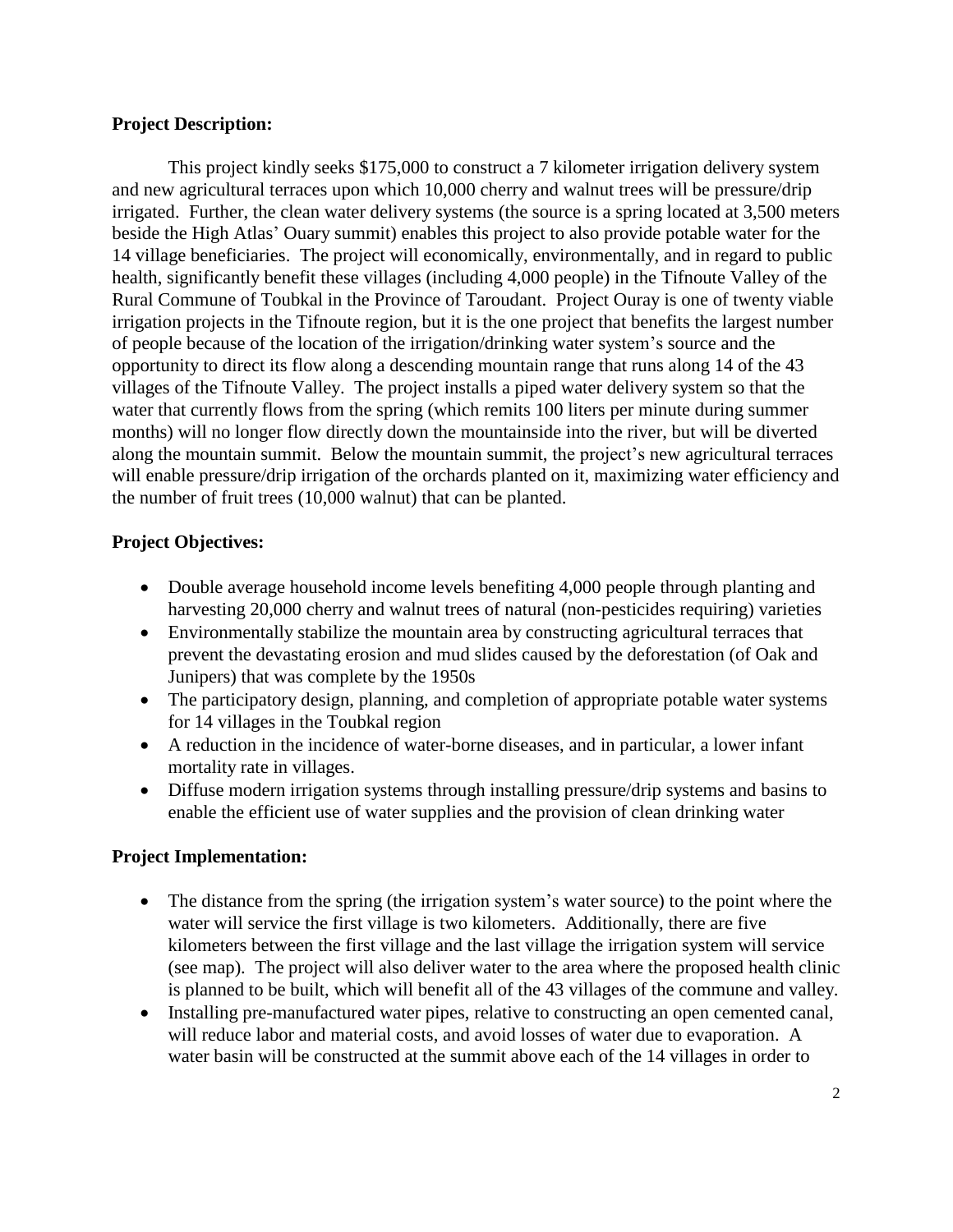contain the water at an opening of the irrigation pipe so that people of each village can irrigate their respective agricultural terraces, and pipe clean drinking water. Labor to construct the irrigation system is paid by the project. Labor to build the agricultural terraces and plant 20,000 fruit trees on them (the High Commission of Waters and Forests is providing the saplings) is in-kind from members of the 14 villages.

- Incorporating drip irrigation systems, rather than utilizing traditional flood irrigation methods, double the amount of fruit trees that can be irrigated. Pressure irrigation technology has already been adopted on commercial farms on the northern and southern sides of the High Atlas, thus local expertise is locally available and will be provided inkind by the Ministry of Agriculture.
- The project establishes essential infrastructure providing potable water to 14 villages. Infrastructure is a gravity-flow water system that pipes pure water from reservoirs built above villages, from which water runs through distribution systems to public taps near houses, schools and mosques. The project uses local building techniques, knowledge and resources. Training of 2 people from each village designated to ensure maintenance occurs before, during and after construction.

| <b>ACTIVITY</b>                                                                      | <b>TIME</b>                     |
|--------------------------------------------------------------------------------------|---------------------------------|
| Installation of piped irrigation system                                              | September 2011-<br>January 2012 |
| Installation of drinking water reservoirs and<br>pipe delivery systems               | January 2012-May<br>2012        |
| Building of agricultural terraces                                                    | May 2012—November<br>2012       |
| Installation and training in pressure/drip<br>irrigation systems                     | December 2012-<br>January 2013  |
| Planting of walnut trees on new agricultural<br>terraces irrigated by the new system | February 2013                   |
| Income generated from walnut trees                                                   | 2020                            |

# **Project Implementation Timetable:**

### **Project Budget:**

| <b>ITEM</b>                                     | COST(S) |
|-------------------------------------------------|---------|
| Material cost (pipes, cement, rebar, and tools) | 105,000 |
| Pressure/drip systems                           | 30,000  |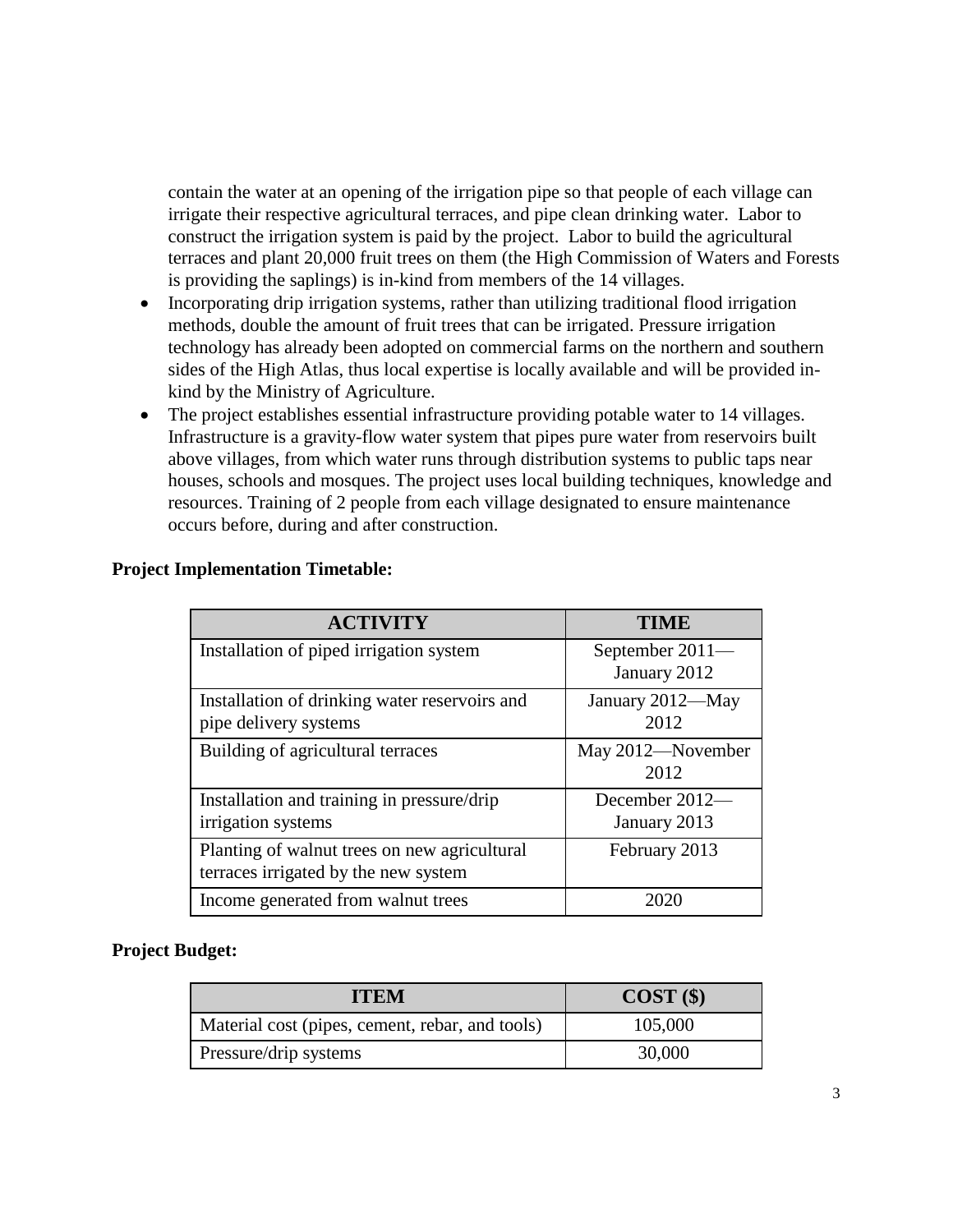| Material transport from Marrakech                                                                                                                                                                             | 20,000  |
|---------------------------------------------------------------------------------------------------------------------------------------------------------------------------------------------------------------|---------|
| Administration (full time project manager,<br>communications, and overhead)                                                                                                                                   | 20,000  |
| In-kind labor $-$ provided by benefiting<br>communities (includes labor to build install<br>irrigation and clean water systems, build<br>agricultural terraces, plant trees and mule<br>delivery of material) | 100,000 |
| In-kind - government (training and fruit tree<br>saplings)                                                                                                                                                    | 10,000  |
| <b>Total project cost</b>                                                                                                                                                                                     | 285,000 |
| <b>Total amount requested</b>                                                                                                                                                                                 | 175,000 |

# *About the High Atlas Foundation:*



**Planning Meeting among Beneficiaries**

Being founded by former Peace Corps Volunteers in 2000, HAF is dedicated to the participatory approach to development. This means that local communities determine - through a series [interactive planning activities](https://www.highatlasfoundation.org/training-center) and dialogue - and manage their own projects. We assist them by facilitating community meetings and providing technical and financial support to their projects.

Thus, HAF's [1 Million Tree Campaign](https://www.highatlasfoundation.org/projects/fruit-tree-agriculture) (of which 320,000 have so far been planted benefiting approximately 30,000 people) was born from countless community meetings in different provinces of Morocco that identified fruit tree agriculture as a top priority; HAF's dedication to [clean drinking water](https://www.highatlasfoundation.org/projects/clean-drinking-water) (halving infant mortality in a population of 3,000 people) grew from rural mothers and fathers expressing their grief over the loss of their young children from water born diseases; and HAF's [participatory training Center](https://www.highatlasfoundation.org/content/training) in partnership with Hassan II University in Mohammedia (to date, transferring skills with 50 university students and communal council members) came about from Moroccan people's desire for greater self-reliance and the ability to facilitate their own meetings. We have also responded to help create initiatives determined by women and youth to help meet their important needs. We realize that to scale-up the HAF approach, an ever growing number of facilitators of community planning meetings is needed.

In brief, HAF facilitates and trains facilitators in the participatory approach to community development, and helps to establish the priority projects that are designed in that process. Further, since we train people in the public and private sectors using experiential methods ("learn by doing") with actual communities, the training workshops themselves result in development projects that improve people's lives. To coordinate and develop curriculum for the training programs, HAF created the [Center for Community Consensus-Building](https://www.highatlasfoundation.org/content/training)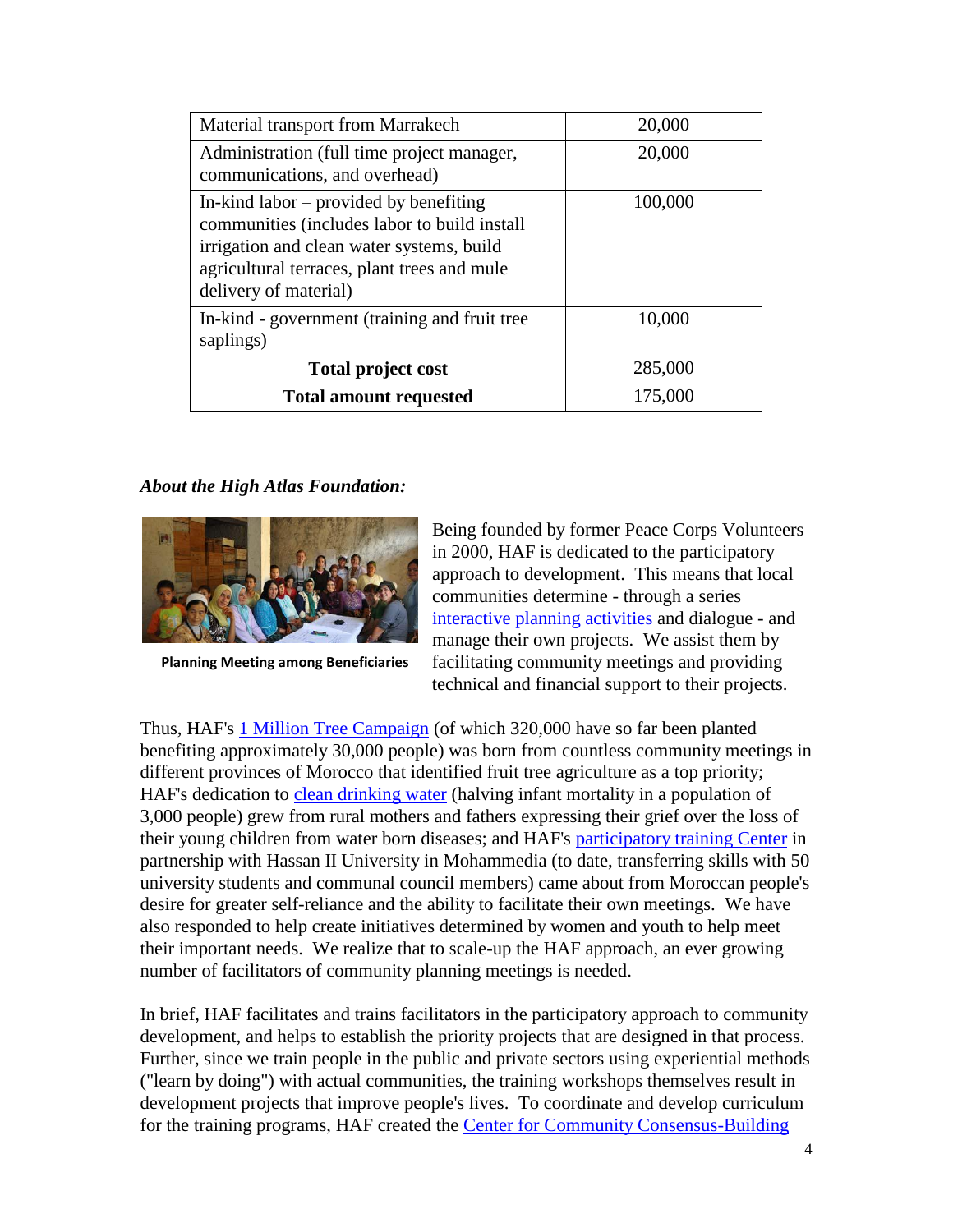and Sustainable Development in partnership with the [Faculty of Law, Economics, and](http://www.univh2m.ac.ma/eng/Institutions/SLESSMohammedia/tabid/358/Default.aspx)  [Social Sciences of Hassan II University in Mohammedia,](http://www.univh2m.ac.ma/eng/Institutions/SLESSMohammedia/tabid/358/Default.aspx) which is also home to HAF's administration in Morocco. HAF is a US  $501(c)(3)$  nonprofit organization and is Moroccan association.



**HAF's 2011 Community Walnut Tree Nursery**

Thankfully, we operate in the Moroccan context that is incredibly conducive and receptive to our approach to development. National Moroccan development frameworks - such as the National Initiative for Human Development, the Communal Charter, and regionalization - are all intended to be driven by the "participatory method." HAF's partnership with the High Commission of Waters and Forests has as its goal to bring participatory development to the communities that neighbor all ten of Morocco's national parks. Indeed, the sky and our collective will are our only limits!